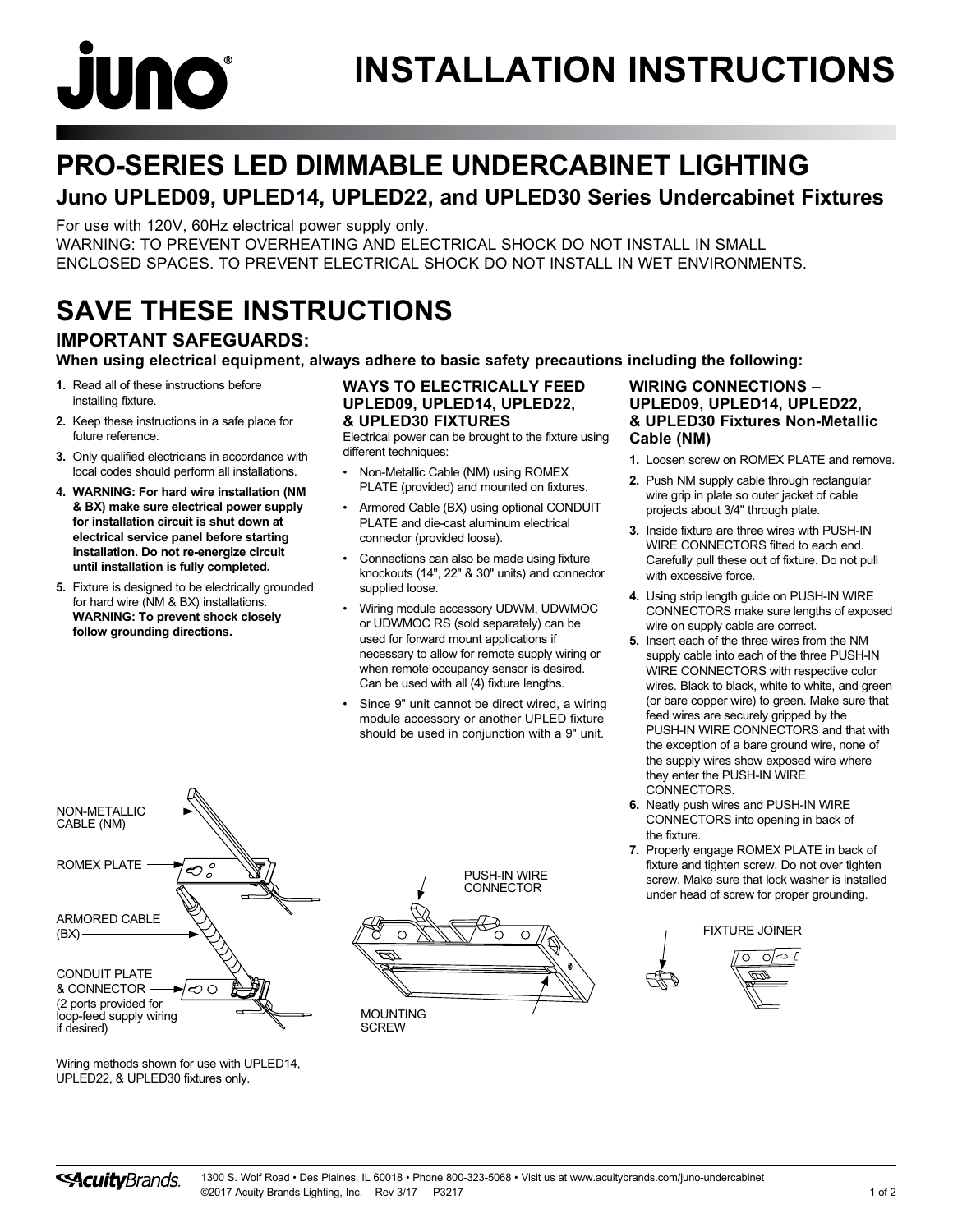# **juno**

## **PRO-SERIES LED DIMMABLE UNDERCABINET LIGHTING**

#### **WIRING CONNECTIONS – UPLED14, UPLED22, & UPLED30 Fixtures Armored Cable (BX)**

- **1.** Loosen screw on ROMEX PLATE. Remove plate and discard.
- **2.** Mount die-cast aluminum electrical connector to the flat side of the CONDUIT PLATE. Securely tighten nut.
- **3.** Push BX cable into connector. Make sure BX cable has a properly installed plastic insulating bushing (not provided). Tighten clamp screws securely making sure that BX cable remains fully seated in connector during tightening.
- **4.** Perform steps 3-7 from NM cable instructions listed on page 1.

**NOTE:** In some BX installations there may not be a separate grounding wire provided. Grounding is achieved through the spiral wound metal jacket of the BX cable.

**NOTE:** The die-cast aluminum connector can also be used with NM cable if desired.

**NOTE:** Two die-cast connectors can be used for loop feed supply wiring (14", 22" & 30" units) if desired. (For second die-cast connector, order accessory UCONN.)

## **120V FIXTURE DIMMING\***

Fixtures are dimmable with the use of most 120V incandescent, magnetic low voltage and electronic low voltage wall box dimmers.

\* Consult Technical Services at (888) 387-2212 or www.junolightinggroup.com for dimmer compatibility. Electronic low voltage dimmers require a neutral wire connection in the wall box.

## **MOUNTING FIXTURE**

- **1.** Place fixture in desired position.
- **2.** Drive fixture MOUNTING SCREWS securely. Mounting screws are suitable for cabinet bottoms 3/8" or thicker. Use shorter screws for cabinet bottoms thinner than 3/8".
- **3.** In some installations it may be desired to drill a pilot hole for the screws. Place the fixture in the desired position and drive MOUNTING SCREWS a small amount to impart a small reference point for drilling.
- **4.** Make sure that all unused electrical ports on the ends of the fixture are safely protected with ELECTRICAL PORT COVERS (two provided with each fixture).
- **5.** Re-energize electrical circuit at service panel.
- **6.** Fixture has a two-position switch: ON/OFF.

## **JOINING MULTIPLE FIXTURES**

- **1. WARNING: In multiple fixture installations do not electrify fixture group until all electrical connections have been securely mounted. Electrical port covers must be installed in all open ports at the completion of installation.**
- **2.** Fixtures can be joined together using FIXTURE JOINER (one provided with each fixture) or with JUMPER CORD accessory (Cat. No. JC3, sold separately).
- **3. WARNING: The total number of fixtures that can be joined together and powered from one electrical feed port is governed by the total current per electrical feed point (5A MAXIMUM).**

**4.** First mount fixture that receives incoming electrical supply. With a small screwdriver remove ELECTRICAL PORT COVERS as needed. When using FIXTURE JOINER to add fixtures make sure JOINER is fully seated in both fixtures. Fixtures should fit fully and squarely end-to-end when mounting is complete.

- **5.** When using JUMPER CORD accessory, make sure plugs on both ends are fully inserted into ports on both fixtures. There should be some slack in the JUMPER CORD so that the electrical connectors are not stressed in any way. Use cord clips (provided), as desired, to keep cord safely snug to mounting surface.
- **6. WARNING: Do not use JUMPER CORD as a means to turn fixtures on and off.**

## **LENS CLEANING**

- **1.** Before opening fixture make sure it has fully cooled down.
- **2.** Turn off electrical power at service panel.
- **3.** Lower lens by pushing LENS RETENTION BAR towards rear of fixture. Lens will swing downward.
- **4.** Lens can be fully removed for cleaning. While lens is in straight down position, grasp right side lens end cap and push rearward about 1/4". Pull down and remove lens.
- **5.** Clean lens only with warm water and a mild detergent solution. Do not use abrasive powders or petroleum solvents to clean lens. Dry lens completely before re-inserting into fixture.
- **6.** Replace lens by first inserting pin into hole in left side of fixture. Push right pin up into slot on right side of fixture and pull lens forward about 1/4" until it stops. Swing lens back and up into fixture while simultaneously pushing lens retention bar rearward. Release lens retention bar to secure lens.



IN 8", 17" AND 26" LENGTHS. BLACK OR WHITE FINISH. (order separately)



ELECTRICAL PORT COVERS MUST BE

PUSH LENS RETENTION BAR REARWARD TO RELEASE

## **WARRANTY**

5-year limited warranty. Complete warranty terms located at [www.acuitybrands.com/CustomerResources/Terms\\_and\\_conditions.aspx](http://www.acuitybrands.com/CustomerResources/Terms_and_conditions.aspx)

#### **Product Services Phone (888) 387-2212**

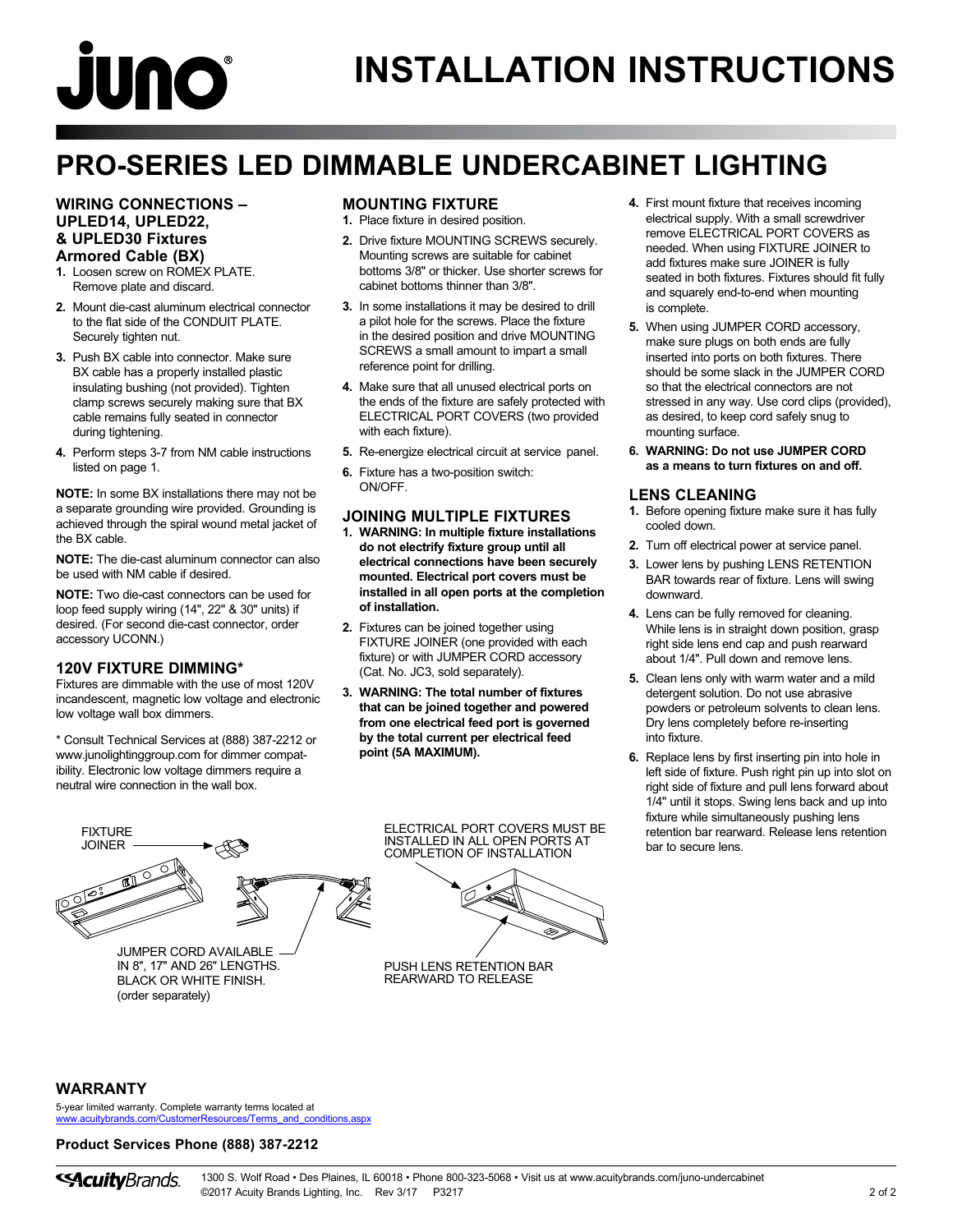# **JUNO INSTRUCCIONES DE INSTALACIÓN**

## **LUCES LED REGULABLES PARA INSTALAR DEBAJO DE GABINETES DE LA SERIE PRO**

## **Accesorios para Instalar Debajo de Gabinetes de las Series UPLED09, UPLED14, UPLED22, y UPLED30 de Juno**

Para usar únicamente con fuente eléctrica de 120V, 60Hz. ADVERTENCIA: PARA PREVENIR EL SOBRECALENTAMIENTO Y LA DESCARGA ELÉCTRICA NO INSTALE EN ESPACIOS PEQUEÑOS Y ENCERRADOS. PARA PREVENIR LA DESCARGA ELÉCTRICA NO INSTALE EN ENTORNOS HÚMEDOS.

## **GUARDE ESTAS INSTRUCCIONES**

**MEDIDAS DE SEGURIDAD IMPORTANTES:**

**Cuando use equipo eléctrico, siempre apéguese a las precauciones básicas de seguridad, incluyendo las siguientes:**

- **1.** Lea este instructivo completo antes de instalar este accesorio.
- **2.** Mantenga estas instrucciones en un lugar seguro para futura referencia.
- **3.** Únicamente electricistas calificados de acuerdo con los códigos locales deben llevar a cabo todas las instalaciones.
- **4. ADVERTENCIA: Para instalaciones permanentes (NM y BX) asegúrese que la fuente de energía eléctrica para el circuito que está siendo instalado esté apagada en el panel de servicio eléctrico antes de iniciar la instalación. No vuelva a reactivar el circuito hasta que la instalación esté completa.**
- **5.** El accesorio está diseñado para instalaciones de alambre rígido (NM y BX) conectadas eléctricamente a tierra. **ADVERTENCIA: Para prevenir la descarga eléctrica apéguese a las instrucciones de conexiones a tierra.**

#### **FORMAS DE ALIMENTAR ELÉCTRICAMENTE LOS ACCESORIOS UPLED09, UPLED14, UPLED22, & UPLED30.**

La energía eléctrica puede hacerse llegar al accesorio usando técnicas diferentes:

- Cable No Metálico (NM) usando la PLACA ROMEX (proporcionada) y montada en los accesorios.
- Cable Blindado (BX) usando la PLACA DE DUCTO y el conector de aluminio fundido a presión (proporcionado suelto).
- Las conexiones también se pueden hacer usando los troqueles del accesorio (unidades de 14", 22" y 30") y el conector que se proporciona suelto.
- Se pueden usar los accesorios de cableado de módulo UDWM, UDWMOC o UDWMOC RS (se venden por separado) para aplicaciones de montaje enfrente, si es necesario permitir cableado de suministro remoto o cuando se desea un sensor de presencia remoto. Se puede usar con todas (4) longitudes de accesorio.
- Ya que la unidad de 9" no se puede cablear directamente, se debería de usar un accesorio de cableado de módulo u otro accesorio UPLED junto con la unidad de 9".





MONTAJEROMEX



## **CONEXIONES DE CABLEADO – Accesorios UPLED09, UPLED14, UPLED22, & UPLED30 Cable No Metálico (NM)**

- **1.** Afloje el tornillo en la PLACA ROMEX y quítela.
- **2.** Pase el cable de suministro NM a través del sujetador de cable rectangular en la placa, de modo que el revestimiento del cable sobresalga aproximadamente 3/4" a través de la placa.
- **3.** Dentro del accesorio se encuentran tres alambres con CONECTORES DE ALAMBRE DE PRESIÓN en cada punta. Saque éstos del accesorio con cuidado. No jale con excesiva fuerza.
- **4.** Usando la guía de longitud de pelado en los CONECTORES DE ALAMBRE DE PRESIÓN asegúrese de que la longitud del alambre expuesto en el cable de suministro sea el correcto.
- **5.** Inserte cada uno de los tres alambres del cable de suministro NM en cada uno de los CONECTORES DE ALAMBRE DE PRESIÓN con los alambres de color respectivo. Negro a negro, blanco a blanco y verde (o alambre de cobre sin revestimiento) a verde. Asegúrese de que los alambres de suministro estén bien sujetados por los CONECTORES DE ALAMBRE DE PRESIÓN y que a excepción de un alambre a tierra sin revestimiento, que ninguno de los alambres de suministro muestren alambre expuesto donde entran en los CONECTORES DE ALAMBRE DE PRESIÓN.
- **6.** Presione cuidadosamente los alambres y CONECTORES DE ALAMBRE DE PRESIÓN a través del orificio en la parte posterior del accesorio.
- **7.** Coloque correctamente la PLACA ROMEX en la parte posterior del accesorio y apriete el tornillo. No sobre apriete el tornillo. Asegúrese que la arandela de seguridad esté instalada debajo de la cabeza del tornillo para una conexión a tierra correcta.